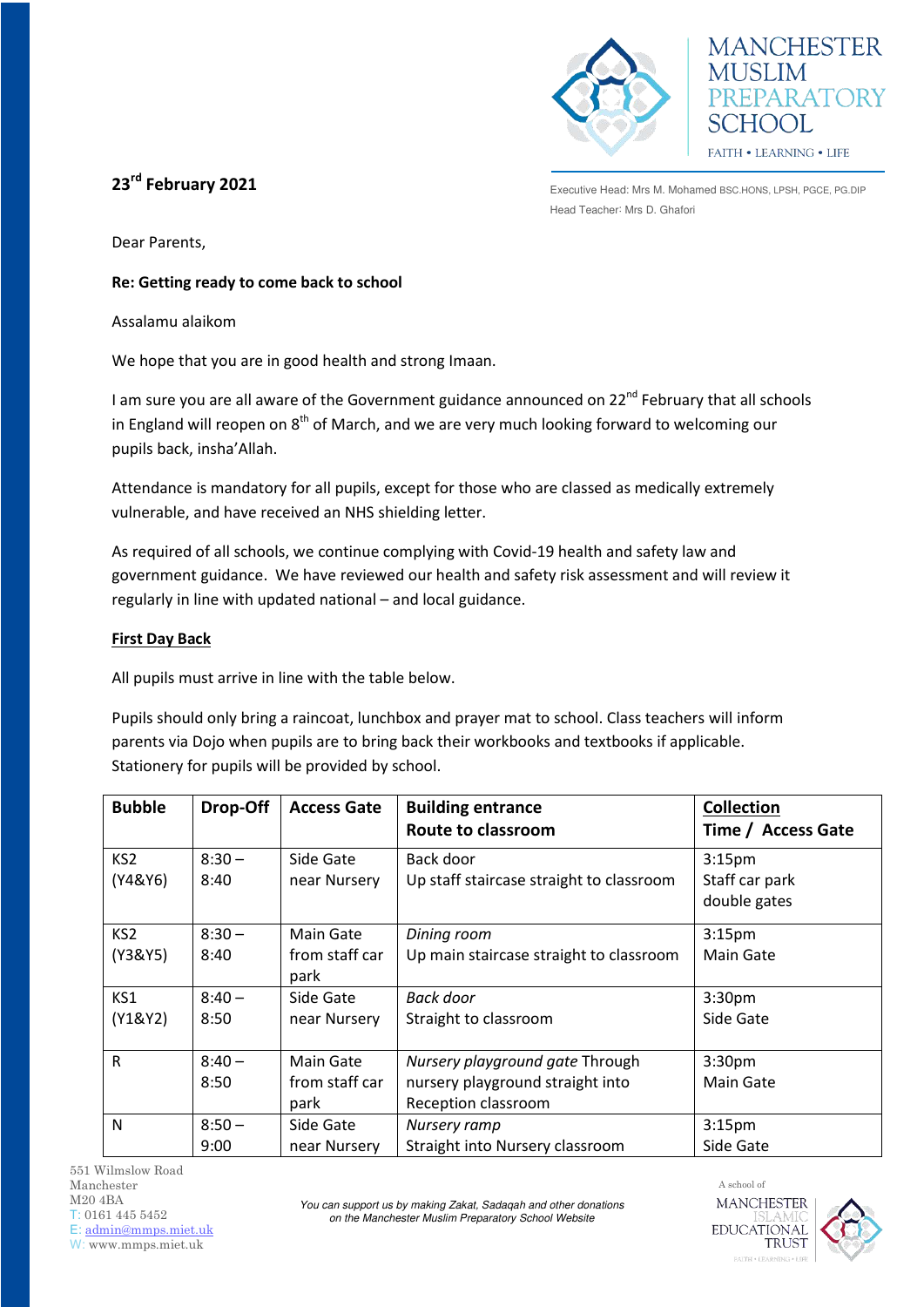



Executive Head: Mrs M. Mohamed BSC.HONS, LPSH, PGCE, PG.DIP **Health & Safety Head Teacher: Mrs D. Ghafori** 

- Children will continue to be in bubbles.
- Staff at the gate will ask pupils to sanitise their hands before entering the building in the morning.
- Reading books etc. will continue to be quarantined.
- Non-essential items should not be brought into school.
- All adults must wear a facemask upon entry into the school playground.
- We continue to ask parents to drop and pick up their children on time ( see included timetable).
- If you are waiting to pick up your child/ren, please keep a distance of 2m from other adults.
- Please do not approach the class teacher or teaching assistant at the end of the day. If you need to discuss anything with the class teacher please do so via Dojo, Tapestry or phone the school office.

Parents using public transport should read the Government guidance uploaded on our website:

<https://www.gov.uk/guidance/coronavirus-covid-19-safer-travel-guidance-for-passengers>

We must emphasise again, that **punctuality is of the utmost importance** to ensure there is no unnecessary mixing of pupils in different bubbles.

# **Break and Lunch Time**

Morning break is 20 minutes and partially staggered. Pupils should bring in a piece of fruit for break time either in a labelled tub or a food bag.

Lunch time is staggered and **all pupils** will eat their lunch in their classroom. Each bubble will have their own allocated lunch time supervisor as far as possible.

All pupils must bring in a packed lunch, including a drink in a clearly labelled lunch box. Please refer to the healthy lunch time letter sent on  $25<sup>th</sup>$  August (uploaded on website).

## **Prayer Time**

Pupils will pray with their class. KS2 pupils must bring in a labelled carrier bag with a prayer mat and scarf for girls, which will be kept in school.

## **Uniform**

As per previous communication sent to parents via letter and Parent Guide, school uniform continues to be optional during the spring and summer terms. Please see attached Dress Code for pupils wearing non-uniform.

*You can support us by making Zakat, Sadaqah and other donations on the Manchester Muslim Preparatory School Website* 



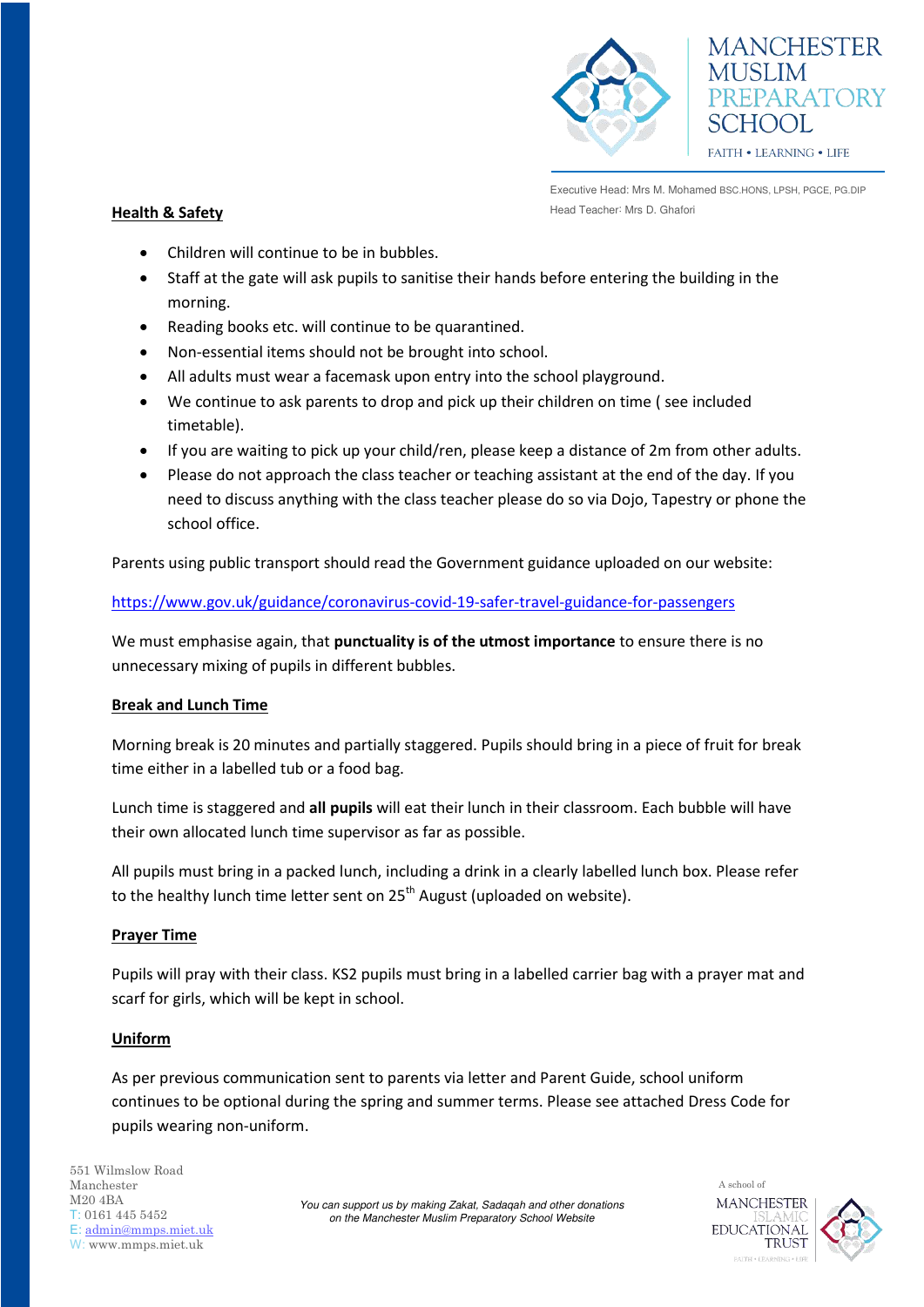

Executive Head: Mrs M. Mohamed BSC.HONS, LPSH, PGCE, PG.DIP Head Teacher: Mrs D. Ghafori

Pupils in Year 1 will be required to come into school wearing their PE kit every Tuesday.

Pupils from Year 2 to Year 6 will be required to come into school wearing their PE kit every Wednesday.

#### **Children becoming unwell**

If a child becomes unwell with suspected symptoms of Covid-19 we will:

1. Isolate them immediately from other children in the school.

2. We will telephone the parents or emergency contact and request that the child is collected from school immediately along with siblings if applicable.

3. The parents may use our staff car park upon arrival. They will be asked to wait at the gate and the child will be brought to them.

 4. The child will be unable to return to school until the end of their isolation period or until the household receive confirmation of a negative test

#### **Accident Slips**

Accident slips and 'head bump letters' will be sent to you via email and hard copies will be kept in school. You will be alerted to this either via phone call or text message, depending on the 'severity' of the incident.

## **Appointments**

As always, we ask you to arrange appointments outside school hours. If that is not possible, then please emai[l admissions@mmps.miet.uk](mailto:admissions@mmps.miet.uk) stating date, time and nature of appointment. You must ring the buzzer at the main gate when coming to collect your child and wait. Your child will be brought to the gate.

## **Collection by another adult**

If your child is collected by a person other than the parent/carer you must email admin by 12 pm at the latest and give them the full name of the collecting adult and relationship to child. The collecting adult will have to observe social distancing rules and wait with other parents in the allocated area. The class teacher will call his/her name and the collecting adult must make him/herself known by raising his/her hand for the class teacher to release the child. We will not ask for a password, however, children will **not** be released by the teacher without receipt of an email by admin [admin@mmps.miet.uk](mailto:admin@mmps.miet.uk) 

*You can support us by making Zakat, Sadaqah and other donations on the Manchester Muslim Preparatory School Website*